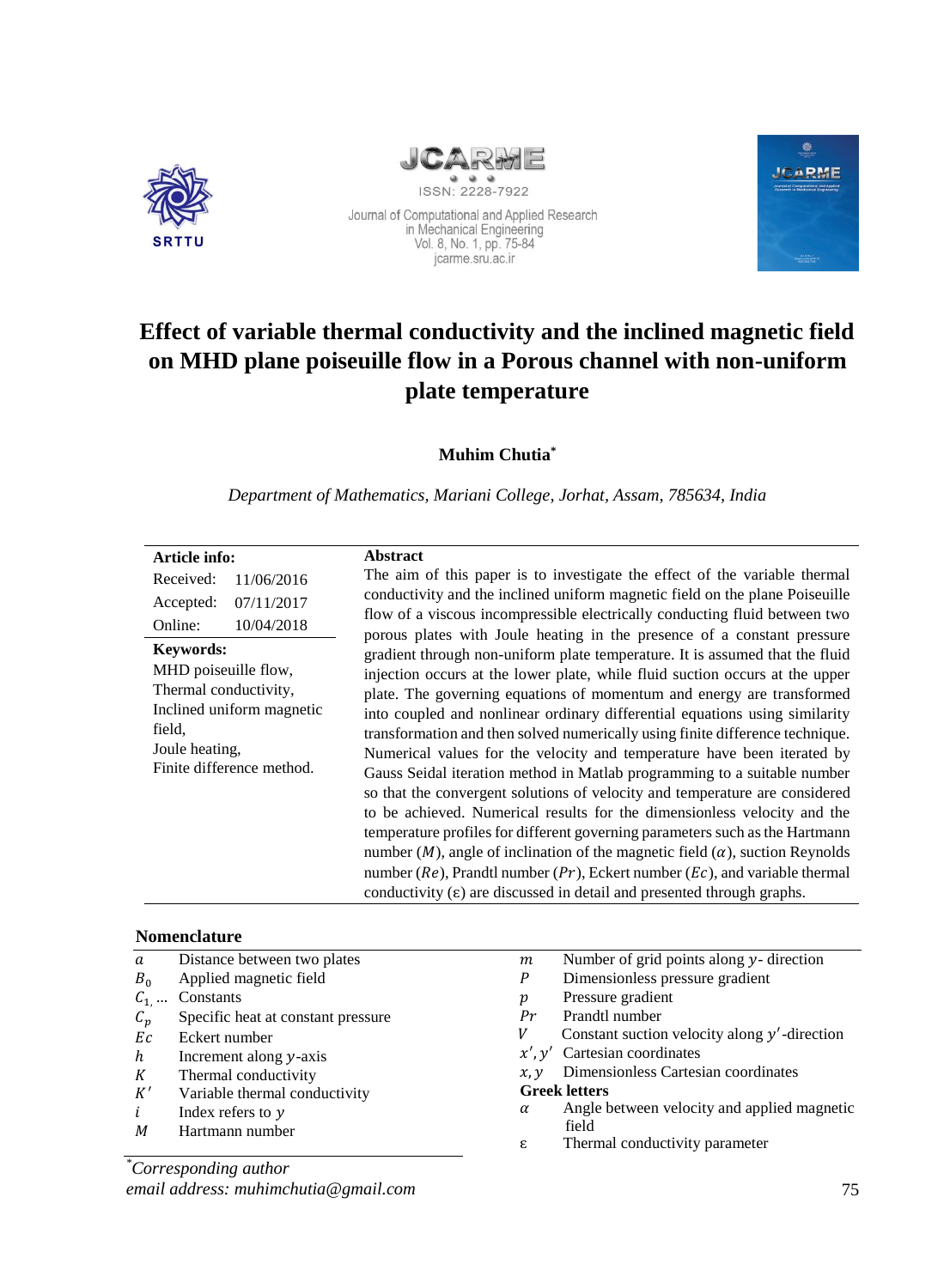| θ            | Dimensionless fluid temperature             |
|--------------|---------------------------------------------|
| $\theta'$    | Fluid temperature                           |
| $\theta_0$   | Temperature of the lower plate              |
| $\theta_{1}$ | Temperature of the upper plate              |
| β            | Coefficient of thermal expansion            |
| ρ            | Density of liquid                           |
| Re           | Suction Reynolds number                     |
| u'           | Velocity along $x'$ -direction              |
| и            | Dimensionless velocity along $x$ -direction |
| $u_m$        | Maximum velocity                            |
| v'           | Velocity along $y'$ -direction              |
| σ            | Electrical conductivity                     |
| μ            | Coefficient of viscosity                    |
| $\upsilon$   | Kinematic viscosity                         |
| λ            | Magnetic diffusivity                        |

### **1. Introduction**

The study of magneto hydrodynamic (MHD) flow and heat transfer analysis in channel has been a topic of great interests by many researchers in the last few decades due to its wide range of applications in industries and engineering problems. Such applications are in solar technology, MHD power generators, MHD pumps, aerodynamics heating, electrostatic precipitation, purification of oil and fluid sprays and droplets, etc. Cooling process can be controlled effectively by theory of variable thermal conductivity for which the high quality product may be produced.

Palm et al. [1] studied on the steady free convection in porous medium. Bansal and Jain [2] studied the plane Poiseuille flow problem with unequal wall temperature of an incompressible fluid having temperature dependent viscosity. Chamkha [3] considered unsteady flow and heat transfer through a porous medium channel in the presence of a transverse magnetic field. He found closed-form solutions for steady-state problem and numerical solutions for unsteady problem using implicit finite difference method. MHD flow and heat transfer in fluid flow with variable thermal conductivity for different aspect of the problem were studied by Arunachalam and Rajappa [4], Chaim [5], Nasrin and Alim [6] and Mahanti and Gaur [7]. Uwanta and Usman [8], Gupta et al. [9]. Umavathi et al. [10] investigatedthe problem of

unsteady oscillatory flow and heat transfer in a horizontal composite porous medium with viscous and Darcian dissipations. Kumar Jhankal and Kumar [11] studied the MHD plane Poiseuille flow with unequal wall temperatures of an incompressible fluid with temperature dependent viscosity. Yu et al. [12] investigated numerically MHD natural convection flow at different angles  $\theta$  with respect to horizontal plane in rectangular cavities. MHD plane Poiseuille/ Couette flow with heat transfer or without heat transfer in channels with porous plates were investigated by Manyange et al.[13], Ceasar Muriuki et al. [14], Kuiry and Bahadur [15] and Joseph et al. [16]; and with non-porous plates studied by the researchers Gupta et al. [9], Idowu and Olabode [17] and Joseph et al. [18] in the presence of inclined magnetic field considering different features of the problem. Chamkha [19], Eegunjobi and Makinde [20], Attia et al. [21], Das and Jana [22] and Ganesh and Krishnambal [23] studied MHD flow with or without heat transfer through porous channel.Effects of uniform suction or injection on MHD flow in channels with porous plates were investigated by Deka and Basumatary [24], Sai and Rao [25] and Das and Jana [26] considering different aspects of the problem.

The objective of the present study is to investigate the effect of variable thermal conductivity in presence of uniform magnetic field with inclination to the channel plate on steady MHD plane Poiseuille flow through nonuniform plate temperature and with constant injection or suction and Joule heating. The governing differential equations for velocity and temperature are solved numerically by developing finite difference codes in Matlab programming.

### **2. Mathematical formulation**

Consider steady viscous incompressible electrically conducting plane Poiseuille fluid flow bounded by two parallel porous plates separated by a distance  $\alpha$  as shown in the Fig. 1.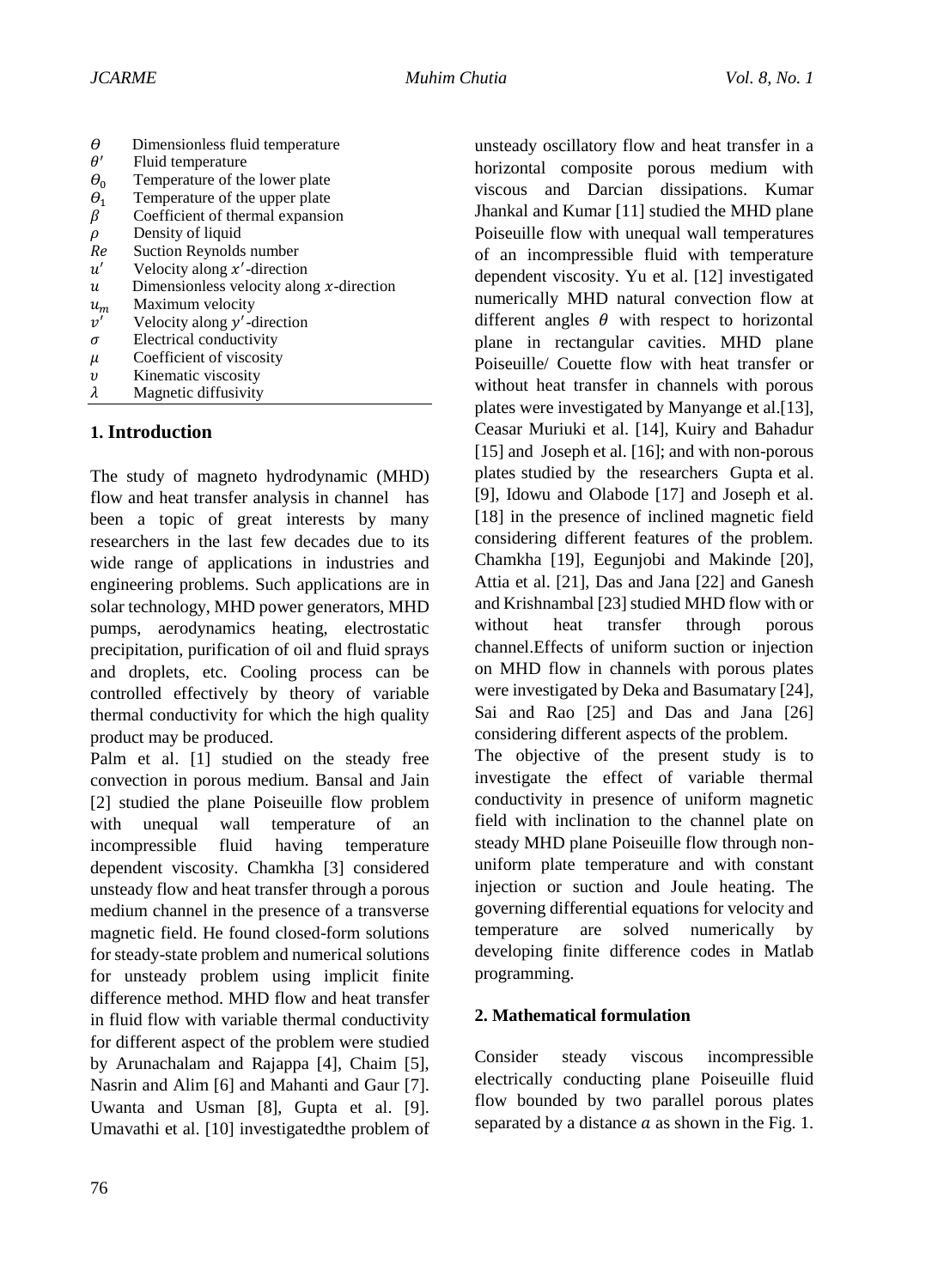The  $x'$ -axis is taken along the flow direction and the  $y'$ -axis is perpendicular to the plates. A uniform transverse magnetic field  $B_0$  is applied normal to the plates and makes an angle  $\alpha$  with the flow direction. Both of the plates are kept stationary and it is assumed that the lower permeable plate at  $y' = 0$ , where fluid injection occurs maintained at constant temperatures  $\theta_0$ , while at  $y' = a$ , the upper permeable plate fluid suction occurs maintained at constant temperatures  $\theta_1$ , where  $\theta_1 > \theta_0$ . The flow is driven by the constant pressure gradient  $\partial p / \partial x'$ .



Fig. 1. Geometry of the problem.

It is assumed that the magnetic Reynolds number is very small so that the induced electric field caused by induced magnetic field is assumed negligible. The flow in the region is unidirectional, steady laminar and fully developed so all the physical variables except pressure depend on  $y'$  only. The fluid particles are injected with velocity  $v' = V$  at the lower porous plate  $y' = 0$  and sucked with the same velocity at the upper porous plate  $y' = a$ , so  $\partial V/\partial y' = 0$ . The governing equations of momentum and energy (Gupta et al., [9]) with Joule heating term are given by:

$$
V \frac{\partial u'}{\partial y'} = -\frac{1}{\rho} \frac{\partial p}{\partial x'} + V \frac{\partial^2 u'}{\partial y'^2} - \frac{\sigma B_0^2 \sin^2 \alpha u'}{\rho} \quad (1)
$$

$$
\rho C_p V \frac{\partial \theta'}{\partial y'} = \frac{\partial}{\partial y'} \left( K' \frac{\partial \theta'}{\partial y'} \right) + \mu \left( \frac{\partial u'}{\partial y'} \right)^2
$$

$$
+\sigma B_0^2 \sin^2 \alpha u^2 \tag{2}
$$

where  $\rho$  is the density of the fluid,  $\nu$  is the kinematic viscosity,  $\sigma$  is the electrical conductivity,  $\mu$  is the coefficient of viscosity,  $C_n$ is the specific heat at constant pressure,  $K'$  is the variable thermal conductivity,  $\alpha$  ( $0 \le \alpha \le \pi$ ) is the angle between velocity and magnetic field strength,  $u'$  is the axial fluid velocity,  $p$  is the pressure, and  $\theta'$  is the fluid temperature.

The corresponding boundary conditions are:

$$
u' = 0, \theta' = \theta_0 \text{ at } y' = 0
$$
  
 
$$
u' = 0, \theta' = \theta_1 \text{ at } y' = a
$$
 (3)

Following Mahanti and Gaur [7], the thermal conductivity is considered to vary linearly with temperature and it is of the form:

$$
K' = K(1 + \varepsilon \theta) \tag{4}
$$

 $v' = V$ , constant suction velocity

Introducing dimensionless quantities as follows:

$$
y = \frac{y'}{a}
$$
,  $u = \frac{u'}{u_m}$ ,  $\theta = \frac{\theta' - \theta_0}{\theta_1 - \theta_0}$  (5)

where 2 *m*  $u_m = -\frac{a^2}{a} \frac{dp}{dt}$  *dx*  $=-\frac{6}{5}$  $\frac{1}{l}$ , is the maximum velocity.

Since the flow is driven by a constant pressure gradient, it is sufficiently assumed that the

maximum velocity ( 2 *m*  $u_m = -\frac{a^2}{a} \frac{dp}{dt}$  *dx*  $=-\frac{6}{5}$  $\frac{1}{\sqrt{2}}$ ) contained

in the middle of the channel in the plane Poiseuille flow with constant fluid properties (Schlichting, [27]).

Using Eq. (4) and dimensionless quantities (Eq. (5)), Eqs. (1 and 2) can be expressed as:

$$
\frac{d^2u}{dy^2} - \text{Re}\frac{du}{dy} - M^2 \sin^2 \alpha u + P = 0 \qquad (6)
$$

$$
(1 + \varepsilon\theta) \frac{d^2\theta}{dy^2} + \varepsilon \left(\frac{d\theta}{dy}\right)^2 - \text{Re}\Pr\frac{d\theta}{dy}
$$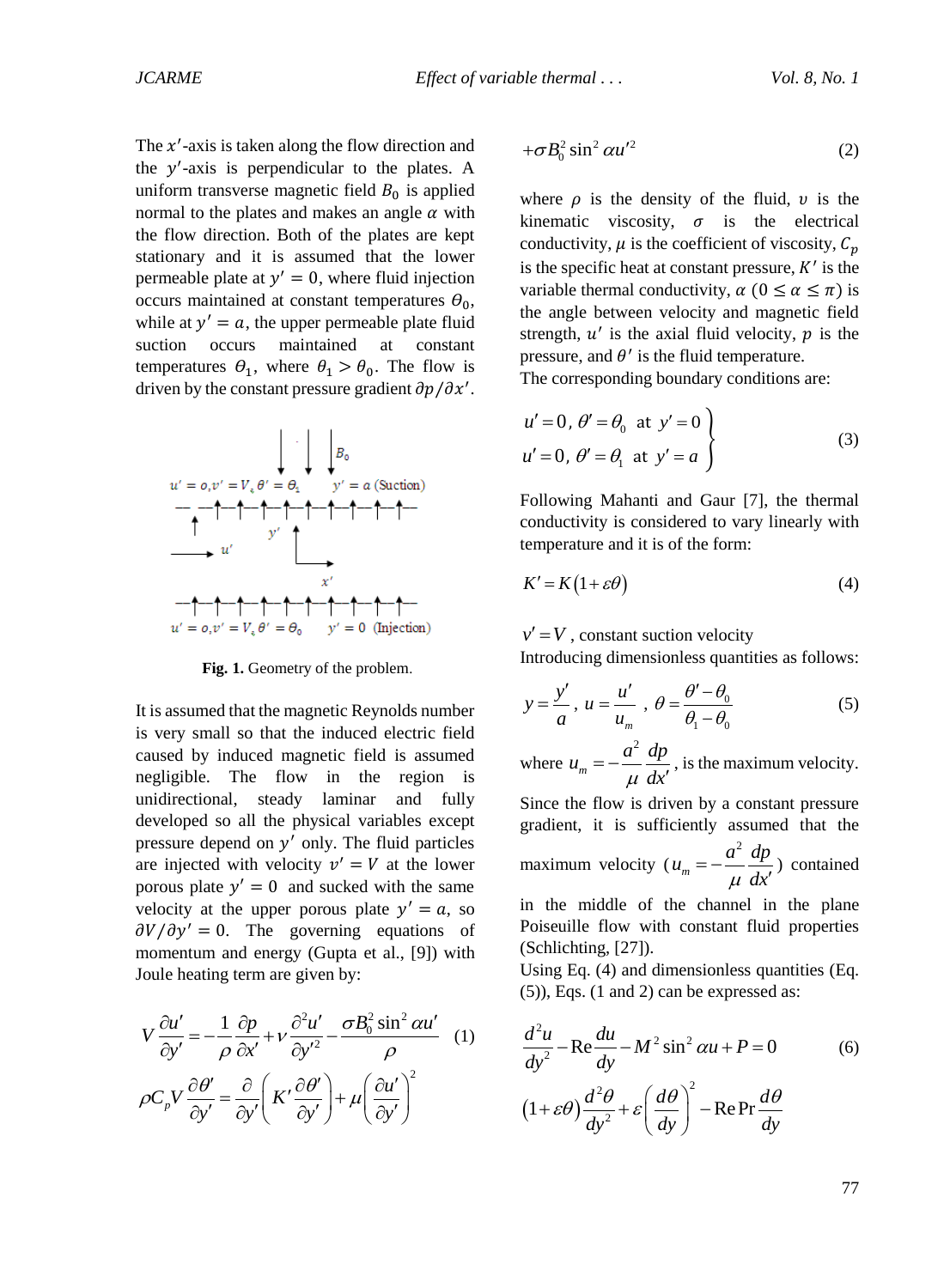$$
+Ec\Pr\left(\frac{du}{dy}\right)^2 + Ec\Pr M^2 \sin^2 \alpha u^2 = 0 \tag{7}
$$

where

 $Re = \frac{Va}{V}$ , is the suction Reynolds number,  $1/2$  $M = B_0 a \left| \frac{\sigma}{\sigma} \right|$  $\mathcal V$  $= B_0 a \left(\frac{\sigma}{v}\right)^{1/2}$ , is the Hartmann number,  $Pr = \frac{\rho C_p}{\rho}$  $\mu$  $=\frac{P\epsilon_p}{P}$ , is the Prandtl number,

$$
Ec = \frac{u_m^2}{C_p \left(\theta_1 - \theta_0\right)}
$$
, is the Eckert number, and

$$
P = -\frac{a^2}{\mu u_m} \frac{dp}{dx'}
$$
, is the dimensionless pressure

gradient.

Normalize boundary conditions are:

$$
u = 0
$$
,  $\theta = 0$  at  $y = 0$   
\n $u = 0$ ,  $\theta = 1$  at  $y = 1$  (8)

#### **3. Numerical solution**

+Ec Pr  $\left(\frac{du}{dy}\right)^2$ <br>where<br>Re =  $\frac{Va}{v}$ , is<br> $M = B_0 a \left(\frac{\sigma}{v}\right)$ <br>Pr =  $\frac{\rho C_p}{\mu}$ ,<br> $Ec = \frac{u_m^2}{C_p \left(\theta_1 - \theta_1\right)}$ <br> $P = -\frac{a^2}{\mu u_m} \frac{dp}{dx}$ <br>gradient.<br>Normalize bou<br> $u = 0$ ,  $\theta = 0$ <br> $u = 0$ ,  $\theta = 1$ <br>3. Numerical s<br>The coupl The coupled differential Eqs. (6 and 7) subjected to the boundary conditions given in Eq. (8) are solved using finite difference technique. In this method, the derivative terms, occurring in the governing differential equations, have been replaced by their finite difference approximations. Central difference approximations of second order accuracy have been used because they are more accurate than forward and backward differences. Then, an iterative scheme is used to solve the linearized system of difference equations. The linearized system of equations based on what represents in the present paper the step size by  $h$ , the finite difference equations corresponding to Eqs. (6 and 7) are given as:

$$
\frac{u_{i+1} - 2u_i + u_{i-1}}{h^2} - \text{Re}\left(\frac{u_{i+1} - u_{i-1}}{2h}\right)
$$

$$
-M^{2} sin^{2} \alpha u_{i} + P = 0
$$
\n
$$
(1 + \varepsilon \theta_{i}) \left( \frac{\theta_{i+1} - 2\theta_{i} + \theta_{i-1}}{h^{2}} \right) + \varepsilon \left( \frac{\theta_{i+1} - \theta_{i-1}}{2h} \right)^{2}
$$
\n
$$
-Re \Pr \left( \frac{\theta_{i+1} - \theta_{i-1}}{2h} \right) + Ec \Pr \left( \frac{u_{i+1} - u_{i-1}}{2h} \right)^{2}
$$
\n
$$
+ Ec \Pr M^{2} sin^{2} \alpha u_{i}^{2} = 0
$$
\n(10)

On simplification of Eq. (9 and 10) for velocity  $u_i$  and temperature  $\theta_i$  can be written as:

$$
u_{i} = C_{1} (u_{i+1} + u_{i-1}) - C_{2} (u_{i+1} - u_{i-1}) + C_{3} (11)
$$
  
\n
$$
\theta_{i} = 0.5 (\theta_{i+1} + \theta_{i-1}) + C_{4} (\theta_{i} \theta_{i+1} - 2\theta_{i}^{2} + \theta_{i} \theta_{i-1}) -C_{5} (\theta_{i+1} - \theta_{i-1}) + C_{6} (\theta_{i+1} - \theta_{i-1})^{2}
$$
  
\n
$$
+ C_{7} (u_{i+1} - u_{i-1})^{2} + C_{8} u_{i}^{2} (12)
$$

where

$$
C_1 = \frac{1}{2 + h^2 M^2 \sin^2 \alpha}, \quad C_2 = \frac{h \text{Re}}{2 + h^2 M^2 \sin^2 \alpha},
$$
  
\n
$$
C_3 = \frac{h^2 P}{2 + h^2 M^2 \sin^2 \alpha}, \qquad C_4 = 0.5\varepsilon,
$$
  
\n
$$
C_5 = \frac{h \text{Re Pr}}{4}, \quad C_6 = \frac{\varepsilon}{8}, \quad C_7 = \frac{Ec \text{Pr}}{8} \text{ and}
$$
  
\n
$$
C_8 = \frac{Ec \text{Pr } M^2 \sin^2 \alpha}{2} \text{ are constants.}
$$

Then corresponding discretized boundary conditions take the form:

$$
u_i = 0
$$
,  $\theta_i = 0$  at  $i = 1$   
\n $u_i = 0$ ,  $\theta_i = 1$  at  $i = m + 1$  (13)

where  $i$  stands for  $\gamma$  and  $m$  stands for the number of grid points inside the computational domain considered.

#### **4. Results and discussion**

In this investigation, the effect of variable thermal conductivity and the inclined uniform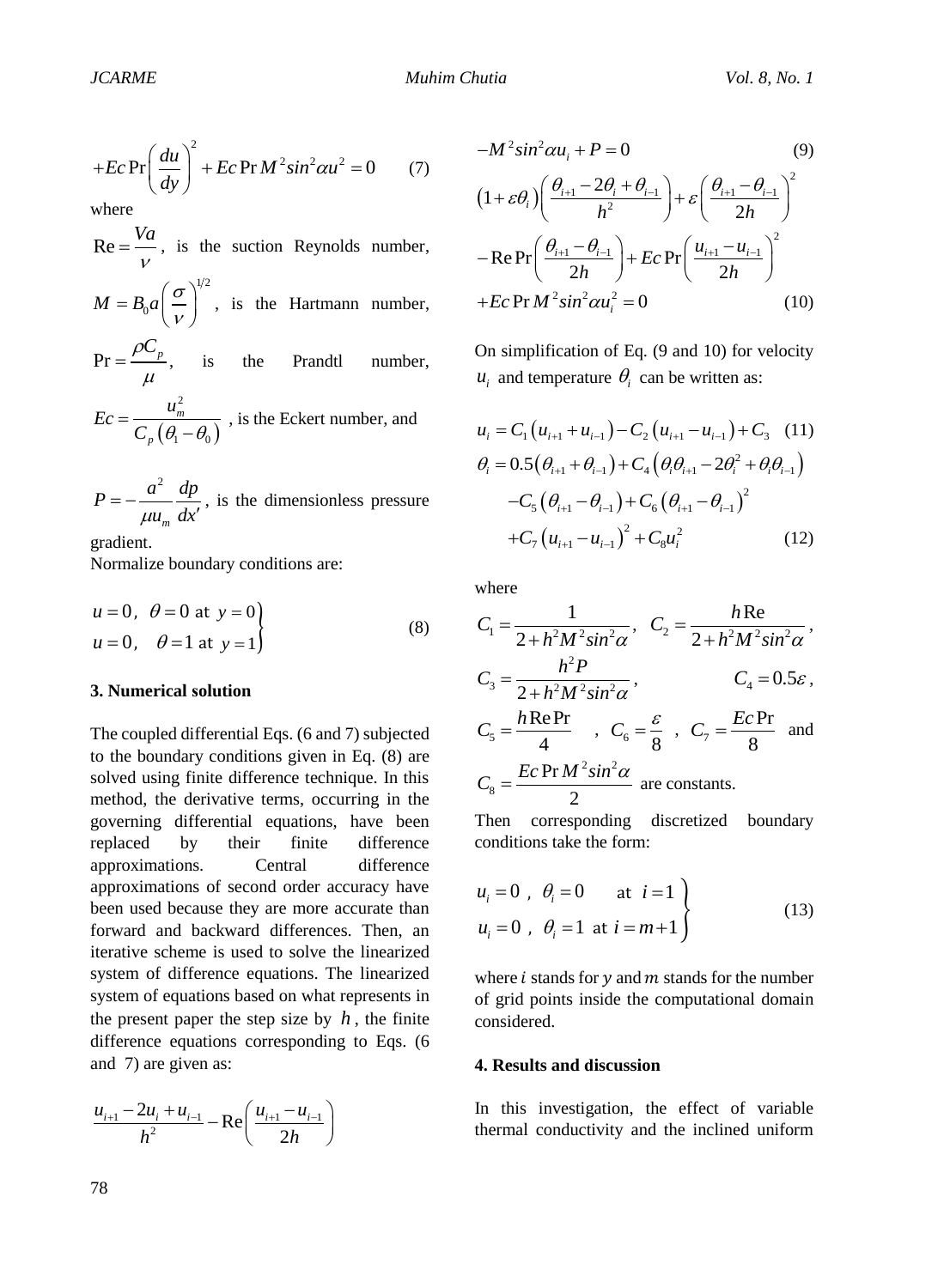magnetic field on steady MHD plane Poiseuille flow between two parallel porous plates through non-uniform plate temperature are discussed numerically. The computational domain is divided into 100 uniform grid points. Numerical values for the velocity  $(u_i)$  and temperature  $(\theta_i)$ have been iterated by Gauss Seidal iteration method in Matlab programming (Mathews and Fink [28] Umavathi and Chamkha [30]) to a suitable number. Therefore, the convergent solutions of  $u_i$  and  $T_i$  are considered to be achieved when the maximum differences between two successive iterations are less than a tolerance, 10−7 (Alkhawaja and Selmi [29]). The computed results of velocity and temperature are presented in terms of graphics for relevant parameters such as Hartmann number  $(M)$ , suction Reynolds number  $(Re)$ , Parndtl parameter  $(Pr)$ , Eckert number  $(Ec)$ , dimensionless pressure gradient  $(P)$ , and variable thermal conductivity  $(\epsilon)$ .

Effects of various dimensionless parameters on the velocity profiles are shown in Figs. 2–5, fixing other flow parameters constant. Usually, the velocity profiles are parabolic in geometries with zero values at the channel walls due to no slip condition and attain their maximum value in the middle portion of the channel for  $Re \ll 1$ . In Fig. 2, it is observed that the fluid velocity decreases with increasing Hartmann number  $M$ . This is due to fact that strength of the Lorentz force increases with increasing Hartmann number values, which acts as a retardation to the fluid flow.

Fig. 3 shows the effect of different inclination angle  $(\alpha)$  on the velocity. It is evident that an increase in inclination angle (α), decreases the velocity of the flow field, and maximum retardation of the velocity of flow occurs at the inclination angle  $\alpha = 90^{\circ}$ , signifies the intensity of Lorenz force is maximum which acts against the flow direction and has a tendency to slow down the motion of fluid flow. It confirms the analytical result obtained by Gupta et al. [9].



**Fig. 2.** Velocity profiles for different values of the Hartmann number  $M$ .



**Fig. 3.** Velocity profiles for different inclination angle  $\alpha$ .



**Fig. 4.** Velocity profiles for different values of the suction Reynolds number Re.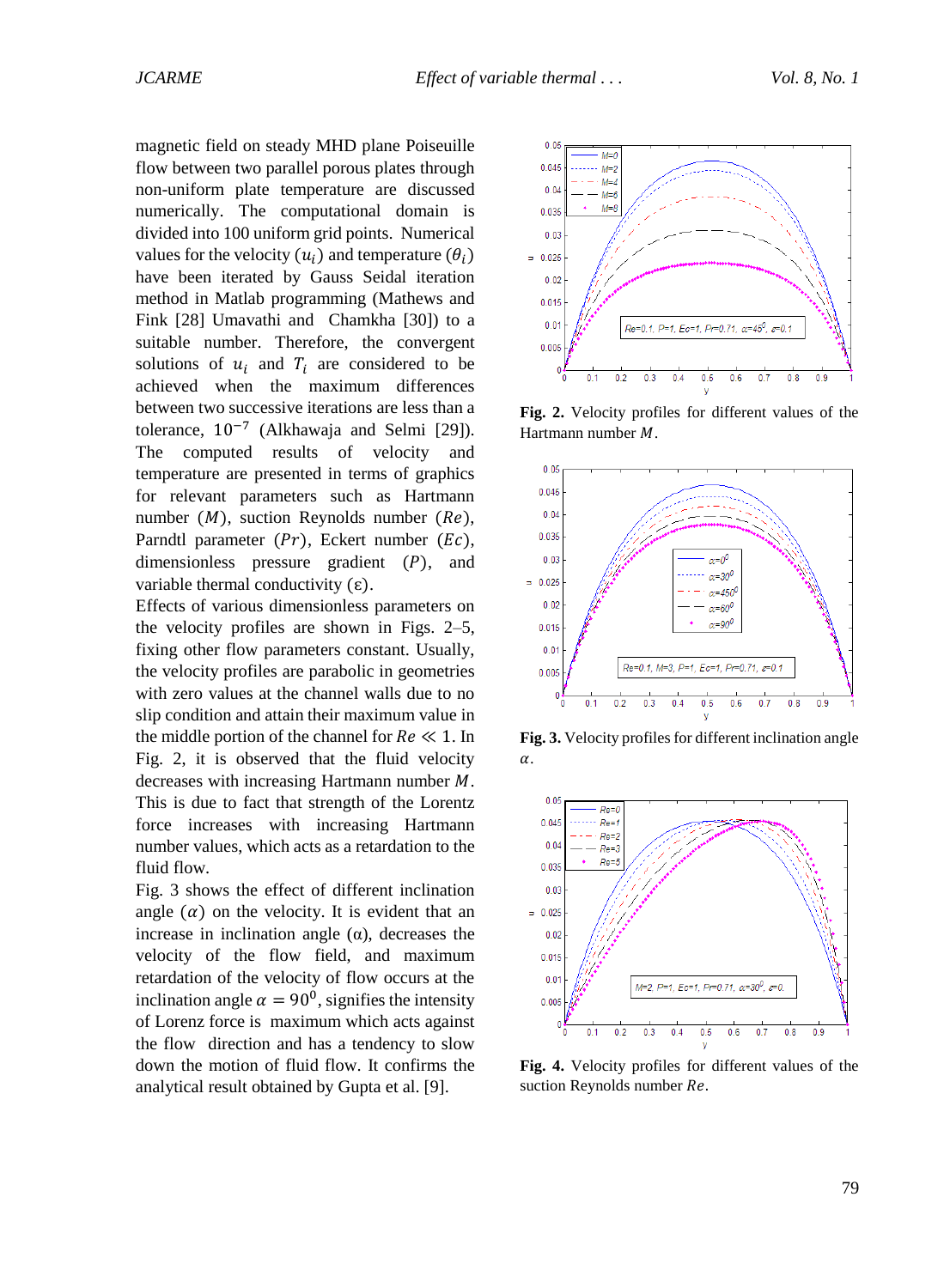

**Fig. 5.** Velocity profiles for different values of the dimensionless pressure gradient  $P$ .



**Fig. 6.** Temperature field for different values of the variable thermal conductivity ε.



**Fig. 7.** Temperature field for different values of the Hartmann number  $M$ .



**Fig. 8.** Temperature field for different values of the Prandtl number Pr



**Fig. 9.** Temperature field for different values of the Eckert number Ec



**Fig. 10.** Temperature field for different values of the suction Reynolds number Re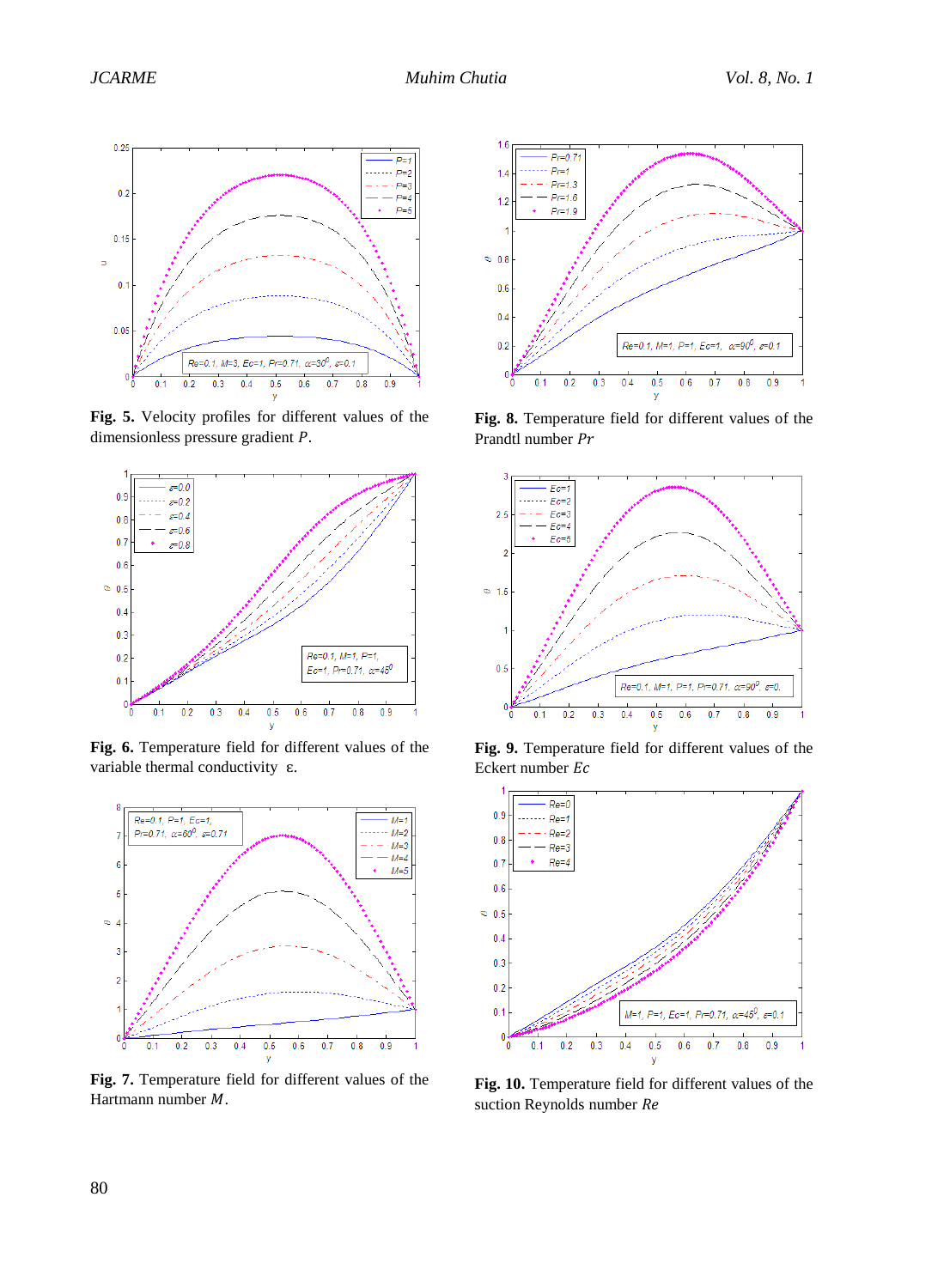Fig. 4 presents the effect of suction Reynolds number  $Re$  on fluid velocity. It is observed that the fluid velocity is parabolic in geometry for  $Re = 0$  (i.e., without injection or suction), then decreases and skews towards the upper plate as suction Reynolds number  $(Re > 0)$  increases due to increasing injection at the lower plate and increasing suction at the upper plate. This is good agreement with the result obtained by Eegunjobi and Makinde [20], and Das and Jana [22].

The effect of dimensionless pressure gradient  $P$ on fluid velocity is shown in Fig. 5. It is obvious from the Fig. 5 that the velocity profile increases with increasing dimensionless pressure gradient. It establishes the results of Kuiry and Bahadur [15].

The effects of various dimensionless parameters on the temperature profile are demonstrated in Figs. 6-9, fixing other flow parameters constant. The effect of variable thermal conductivity parameter  $(\epsilon)$  on temperature field is shown in Fig. 6. It is observed that the variation of thermal conductivity affects temperature profiles. With the increase in the value of  $ε$ , the temperature of fluid increases.

Fig. 7 shows the influence of the Hartmann number  $(M)$  on the temperature field. As  $M$ increases the fluid temperature increases within the channel. The enhancement of temperature may be due to the presence of Joule heating (or Lorentz heating) in the energy equation, which serves as the additional heat source to the flow system.

The effect of Prandtl number  $Pr$  on temperature profile is depicted in Fig. 8. It is observed that fluid temperature increases for increasing values of  $Pr$ .

In Fig. 9, the effect of Eckert number  $Ec$  on temperature is depicted. It is noticed that temperature profile increases with the increasing value of  $Ec$ . This may be due to the facts that as Ec increases the viscous heating increases due to increasing convective heating at the upper plate leading to a rise in the fluid temperature.

The effect of suction Reynolds number  $Re$  on temperature profile is shown in Fig. 10. It is observed that the temperature profile decreases at all the points of fluid flow for increasing values of Reynolds number  $(Re)$ , It may be attributed to the fact that injection or suction procedure absorbs the heat.

The computed results obtained in terms of graphics in this investigation are compared with earlier analytical and numerical works of authors Gupta et al. [9], Eegunjobi and Makinde [20], Kuiry and Bahadur [15], and Das and Jana [22]. It is observed that the results are in good agreement with those of earlier works.

### **5. Conclusions**

In this paper, the effect of variable thermal conductivity and inclined uniform magnetic field on the plane Poiseuille flow of viscous incompressible electrically conducting fluid between two porous plates in the presence of a constant pressure gradient through non-uniform plate temperature with Joule heating are investigated. The non-linear differential equations for velocity and temperature are solved numerically by developing finite difference codes and using Gauss Seidal iteration scheme in Matlab software. Based on the computed results presented above in terms graphics, the following conclusions are made:

- i. Fluid velocity decreases with increasing both Hartmann number  $(M)$  and inclination angle  $(\alpha)$  values.
- ii. Fluid velocity is parabolic in geometry for  $Re = 0$  (i.e., without injection or suction). It decreases and skews towards the upper plate as suction Reynolds number  $(Re > 0)$ increases.
- iii. Fluid velocity increases with increasing dimensionless pressure gradient  $(P)$ .
- iv. Fluid temperature increases as variable thermal conductivity  $(\varepsilon)$ , Eckert number  $(Ec)$ , Prandtl number  $(Pr)$ , Hartmann number  $(M)$ , and inclination angle  $(\alpha)$  increase.
- v. Fluid temperature decreases with increasing suction Reynolds number  $(Re)$ .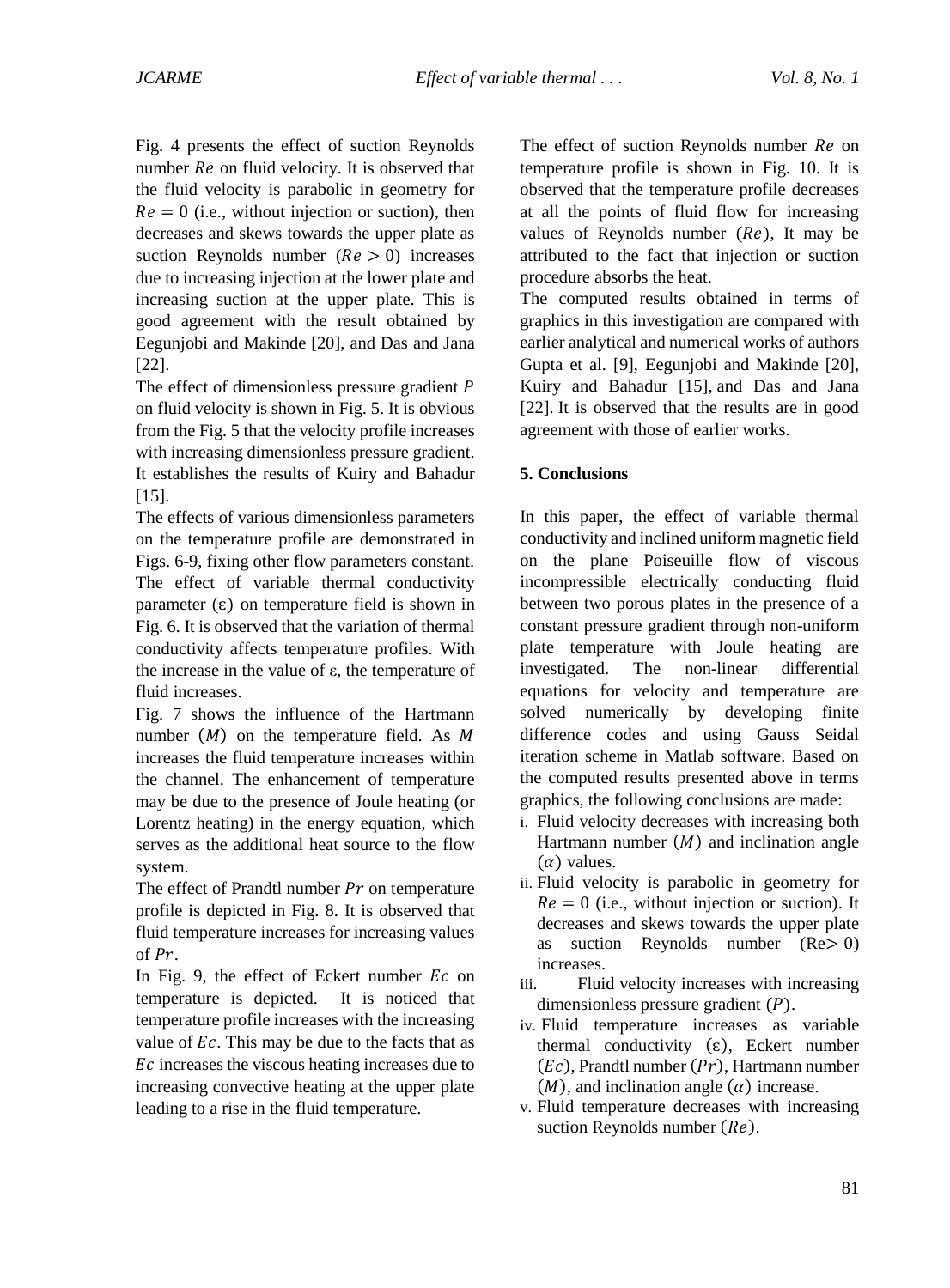### **References**

- [1] E. Palm, J. E. Weber and O. Kvernold, "On steady Convection in a Porous Medium", *Journal of Fluid Mechanics*, Vol. 54, No. 1, pp. 153-161, (1972).
- [2] J. L. Bansal and N. C. Jain, "Variable viscosity plane Poiseuille flow with unequal wall temperatures". *Indian Journal of Pure Applied Mathematics*, Vol. 6, No. 7, pp. 800-808, (1975).
- [3] Ali J. Chamkha, "Steady and transient magnetohydrodynamic flow and heat transfer in a porous medium channel",. *Fluid/Particle Separation Journal*, Vol. 9, No. 2, pp. 129-135, (1996).
- [4] M. Arunachalam and N. R. Rajappa, "Forced Convection in liquid metals with variable thermal conductivity and capacity", *Acta Mechanica*, Vol. 31, No. 1-2, pp. 25-31, (1978).
- [5] T. C. Chaim, "Heat transfer in a fluid with variable thermal conductivity over stretching sheet", *Acta Mechanica*, Vol. 129, No. 1, pp. 63-72, (1998).
- [6] R. Nasrin and M. A. Alim, "Combined Effects of Viscous Dissipation and Temperature Dependent Thermal Conductivity on MHD Free Convection Flow with Conduction and Joule Heating along a Vertical Flat Plate", *Journal of Naval Architecture and Marine Engineering*, Vol. 6, No. 1, pp. 30-40, (2009).
- [7] N. C. Mahanti and P. Gaur, "Effects of Varying Viscosity and Thermal Conductivity on Steady Free Convective Flow and Heat Transfer Along an Isothermal Vertical Plate in the Presence of Heat Sink", *Journal of Applied Fluid Mechanics*, Vol. 2, No. 1, pp. 23-28, (2009).
- [8] I. J. Uwanta and H. Usman, "Effect of Variable Thermal Conductivity on Heat and Mass Transfer Flow over a Vertical Channel with Magnetic Field Intensity Applied and Computational

Mathematics", *Applied and Computational Mathematics*, Vol. 3, No. 2, pp. 48-56, (2014).

- [9] V. G. Gupta, A. Jain and A. K. Jha, "The Effect of Variable Thermal Conductivity and the Inclined Magnetic Field on MHD Plane Poiseuille Flow Past Non-Uniform Plate Temperature", Global *Journal of Science Frontier Research: F Mathematics and Decision Sciences*, Vol. 15, No. 10, pp. 21-28, (2015).
- [10] J. C. Umavathi, Ali J. Chamkha, A. Mateen and A. Al-Mudhaf, "Unsteady Oscillatory Flow and Heat Transfer in a Horizontal Composite Porous Medium Channel" *Nonlinear Analysis: Modelling and Control*, Vol. 14, No. 3, pp. 397-41, (2009).
- [11] A. Kumar Jhankal and M. Kumar, "Magnetohydrodynamic (MHD) Plane Poiseuille Flow with Variable Viscosity and Unequal Wall Temperatures" *Iranian Journal of Chemical Engineering*, Vol. 11, No. 1, pp. 63-68, (2014).
- [12] X. Yu, J. X. Qiu, Q. Qin and Z. F. Tian, "Numerical investigation of natural convection in a rectangular cavity under different directions of uniform magnetic field", *International Journal of Heat and Mass Transfer,* Vol. 67, pp. 1131-1144, (2013).
- [13] W. A. Manyange, D. W. Kiema and C. C. W. Iyaya, "Steady poiseuille flow between two infinite parallel porous plates in an inclined magnetic field", *International journal of pure and applied mathematics,* Vol. 76, No. 5, pp. 661-668 (2012).
- [14] C. Ceasar Muriuki, E. Mwenda and D. M. Theuri, "Investigation of MHD Flow and Heat Transfer of a Newtonian Fluid Passing through Parallel Porous Plates in Presence of an Inclined Magnetic Field" *Australian Journal of Basic and Applied Sciences*, Vol. 8, No. 10, pp. 121-128, (2014).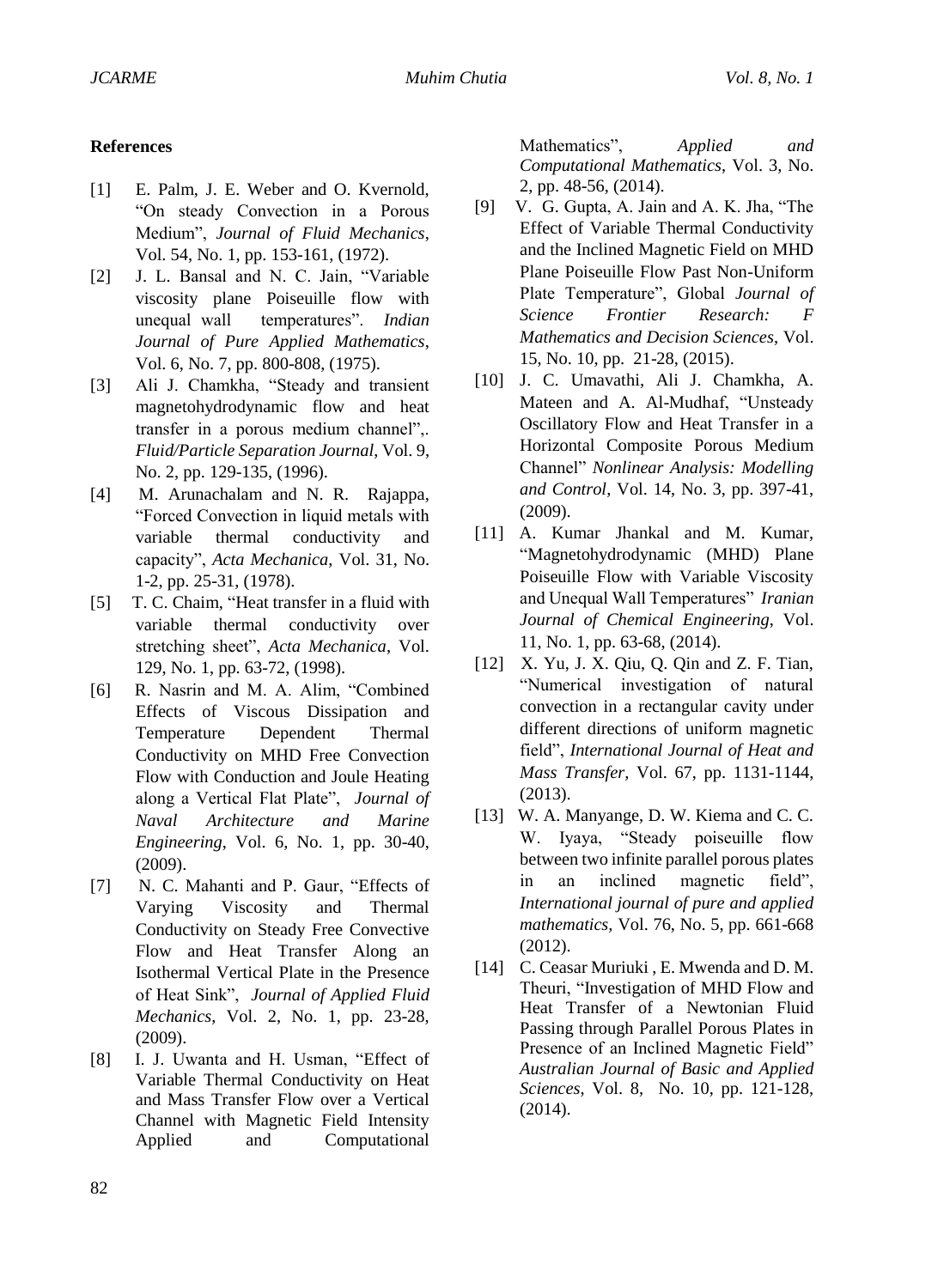- [15] D. R. Kuiry and S. Bahadur, "Effect of an Inclined Magnetic Field on Steady Poiseuilleflow between Two Parallel Porous Plates", *IOSR Journal of Mathematics*, Vol. 10, No. 5, pp. 90-96, (2014).
- [16] K. M. Joseph, P. Ayuba, L. N. Nyitor and S. M. Mohammed, "Effect of heat and mass transfer on unsteady MHD Poiseuille flow between two infinite parallel porous plates in an inclined magnetic field", *International Journal of Scientific Engineering and Applied Science*,Vol. 1, No. 5, pp. 353-375, (2015).
- [17] A. S. Idowu and J. O. Olabode, "Unsteady" MHD Poiseuille Flow between Two Infinite Parallel Plates in an Inclined Magnetic Field with Heat Transfer", *IOSR Journal of Mathematics*, Vol. 10, No. 3, pp. 47-53, (2014).
- [18] K. M. Joseph, S. Daniel and G. M. Joseph, "Unsteady MHD Couette flow between Two Infinite Parallel Plates in an Inclined Magnetic Field with Heat transfer", *Inter. J. Math. Stat. Inv*., Vol. 2, No. 3, pp. 103- 110 (2014).
- [19] Ali J. Chamkha, "Unsteady laminar hydromagnetic flow and heat transfer in porous channels with temperaturedependent properties", *International Journal of Numerical Methods for Heat & Fluid Flow*, Vol. 11, No. 5, pp. 430-448, (2001).
- [20] A. S. Eegunjobi and O. D. Makinde, "Entropy Generation Analysis in a Variable Viscosity MHD Channel Flow with Permeable Walls and Convective Heating", *Mathematical Problems in Engineering*, pp. 1-13, (2013).
- [21] H. A. Attia, W. A. El-Meged, W. Abbas and M. A. M. Abdeen, "Unsteady flow in a porous medium between parallel plates in the presence of uniform suction and injection with heat transfer", *International*

*Journal of Civil Engineering*, Vol. 12, No. 3, pp. 277-281, (2014).

- [22] S. Das and R. N. Jana, "Effects of Hall currents on entropy generation in a porous channel with suction/injection", *International Journal of Energy & Technology*, Vol. 5, No. 25, pp. 1-11, (2013).
- [23] S. Ganesh, S. Krishnambal, Unsteady MHD Stokes flow of viscous fluid between two parallel porous plates, *Journal of Applied Sciences*, Vol. 7, No. 3, pp. 374-379, (2007).
- [24] R. K. Deka and M. Basumatary, "Effect of variable viscosity on flow past a porous wedge with suction or injection: new results", *Afrika Matematika*, Vol. 26, No. 7-8, pp. 1263-1279, (2015).
- [25] K. S. Sai and B. Nageswara Rao, "Magnetohydrodynamic flow in a rectangular duct with suction and injection", *Acta Mechanica*, Vol. 140, No. 1, pp. 57-64, (2000).
- [26] S. Das, and R. N. Jana, "Entropy generation in MHD porous channel flow under constant pressure gradient." *Applied Mathematics and Physics*, Vol.1, No. 3, pp. 78-89 (2013).
- [27] H. Schlichting, *Boundary Layer theory*, McGraw - Hill Book Co, Inc., Network, (1960).
- [28] J. H. Mathews and K. D. Fink, *Numerical Methods using Matlab,* PHI Learning Private Limited, New Delhi, (2009).
- [29] M. J. Alkhawaja and M. Selmi, "Finite difference solutions of MFM square duct with heat transfer using Matlab Program", *Matlabmodeling programming and simulations*, Sciyo, pp. 365-388, (2010).
- [30] J. C. Umavathi and Ali J. Chamkha, "Steady natural convection flow in a vertical rectangular duct with isothermal wall boundary conditions", *International Journal of Energy & Technology*, Vol. 5, pp. 1-14, (2013).